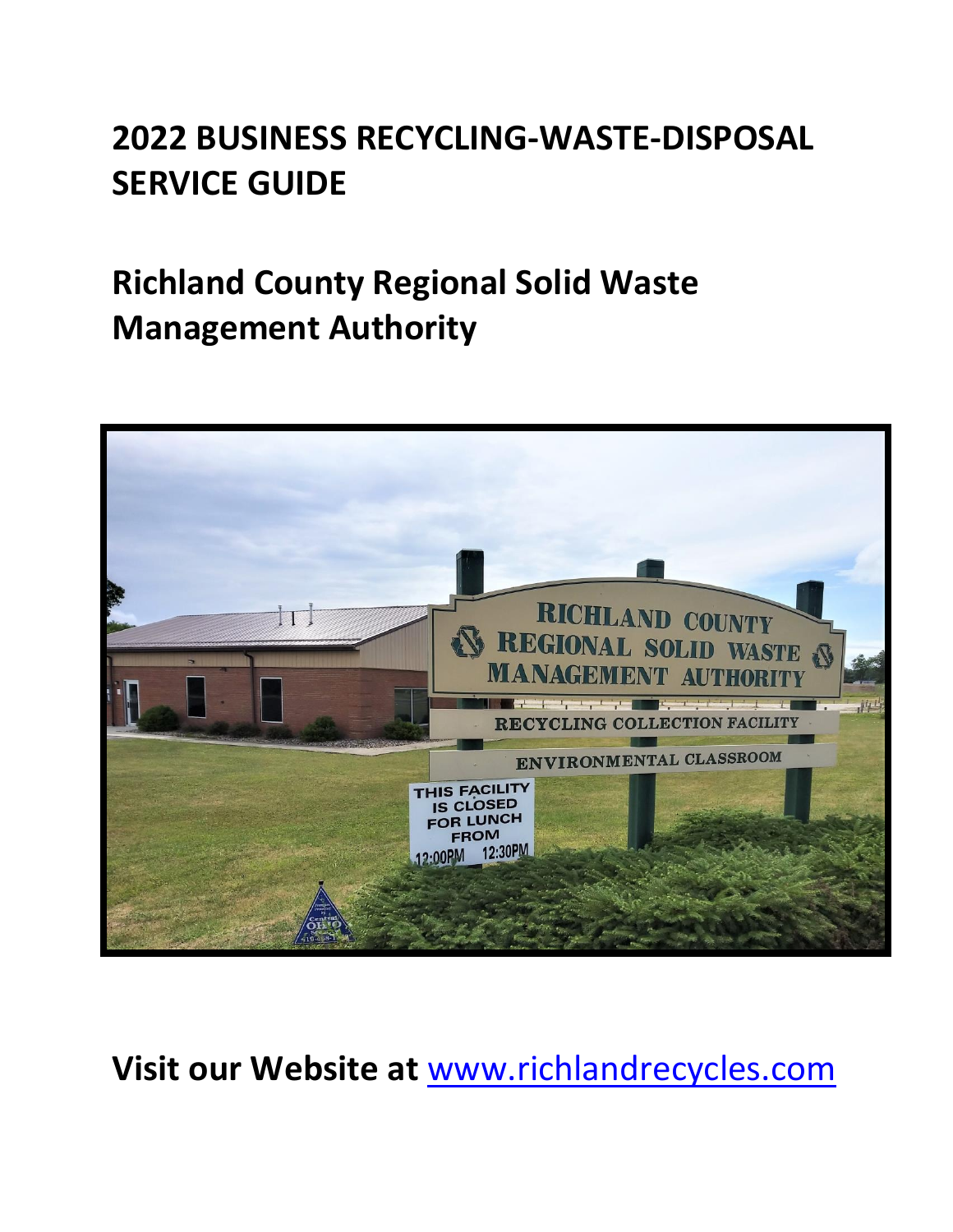# *INTRODUCTION*



Recycling is a technology that transfers discarded materials into useful products. It involves the collection of designated materials from the public, as well as businesses and industries through a variety of recycling opportunities. The opportunities contained in this Recycling Guide are primarily within Richland County. There may also be recycling programs, collection points or other collection systems organized within a business or industry.

This Recycling Guide also includes information concerning solid waste transfer and disposals, as well as a list of locations where businesses can purchase recycling equipment. This guide is based upon information gathered

by the Richland County Regional Solid Waste Management Authority (RCRSWMA) and the OH Environmental Protection Agency's (OEPA), Division of Solid & Infectious Waste Management's (DSIWM) website. The RCRSWMA apologizes if a business or organization is not listed or was inadvertently omitted from this guide. Please contact the RCRSWMA at 419-774-5861 or stop by our offices at 1125 National Parkway, Mansfield, OH 44906 to be added to the directory. The Business Recycling Guide is updated annually.

If additional information concerning the listed businesses or organizations in this Recycling Guide is needed, please contact the companies directly. The businesses listed in the directory may not be inclusive of all of the recycling businesses in Richland County. Businesses not listed must call RCRSWMA to be added into the directory and current businesses must call RCRSWMA for updating current directory listings. Please check local "Yellow Pages," OH EPA, or RCRSWMA for additional resources.

The businesses or organizations listed in this Recycling Guide should not be considered as an endorsement or approval by the OEPA, DSIWM or the RCRSWMA.

**Richland County Regional Solid Waste Management Authority 1125 National Parkway Mansfield, OH 44906 Phone: 419-774-5861, Fax: 419-774-6330**

**OH EPA/Division of Materials and Waste Management 50 West Town Street, Suite 700 Columbus, OH 43215 Phone: 614-644-2621 Fax: 614-728-5315**

> **MAILING ADDRESS: Post Office Box 1049 Columbus, OH 43216-1049**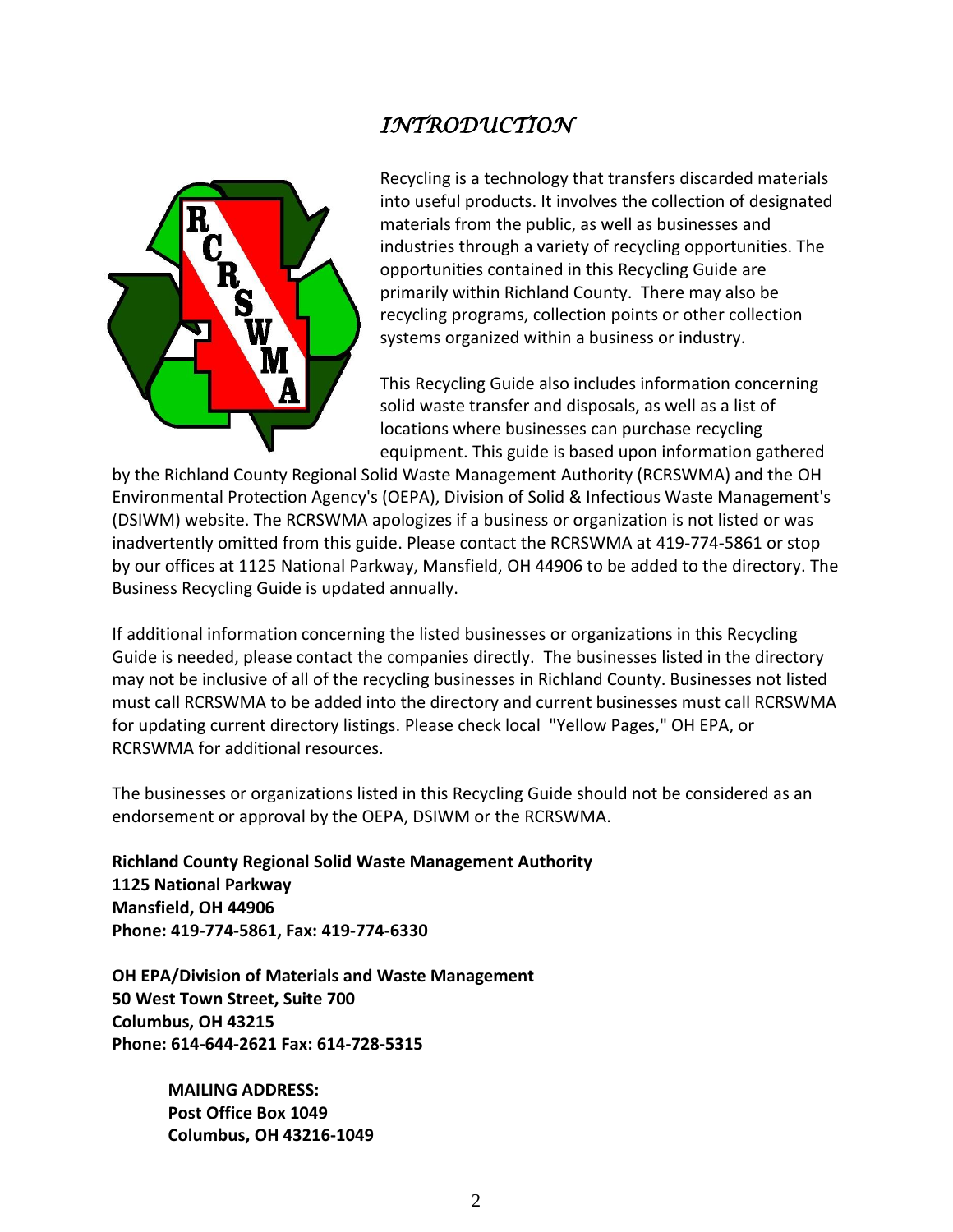# **TABLE OF CONTENTS**

| ALUMINUM CANS & SCRAP ALUMINUM                             | 4                 |
|------------------------------------------------------------|-------------------|
| ANTIFREEZE                                                 | 4                 |
| <b>BALLASTS &amp; FLUORESCENT LIGHTS</b>                   | 4, 5              |
| BATTERIES LAB (LEAD ACID BATTERY) & BATTERIES              | 5                 |
| <b>BUILDING AND CONSTRUCITON SUPPLIES: REUSEABLE ITEMS</b> | 6                 |
| CARDBOARD                                                  | 6                 |
| CONSTRUCTION & DEMOLITION DEBRIS (OH)                      | 6, 7, 8           |
| DEAD ANIMAL REMOVAL                                        | 8                 |
| DRUM RECYCLERS & RECONDITIONED                             | 9                 |
| E-WASTE (COMPUTERS, MONITORS & TELEV                       | 9                 |
| <b>GLASS</b>                                               | 10                |
| HAZARDOUS WASTE & CHEMICAL RECYCLERS                       | 10                |
| LANDFILLS (OH)                                             | <u>10, 11, 12</u> |
| <b>MERCURY</b>                                             | $12 - 13$         |
| <b>MOTOR OIL &amp; OIL FILTERS</b>                         | <u>13</u>         |
| ORGANIC WASTE (YARD WASTE)                                 | 14                |
| <b>PAINT &amp; COATINGS RECYCLERS</b>                      | 14                |
| PAINT-(ORGANIZATIONS THAT ACCEPT PAINT FOR REUSE)          | 14                |
| PAPER & PHONE BOOKS (SHREDDING)                            | 15                |
| PLASTIC RECYCLERS & MARKETERS (INCLUDING VINYL SIDING)     | 15                |
| PROPANE & OXYGEN TANKS                                     | 15                |
| RECYCLING EQUIPMENT                                        | 16                |
| <b>REFRIGERANTS (FREON)</b>                                | <u>16</u>         |
| <b>SCRAP METALS (FERROUS &amp; NON FERROUS)</b>            | <u>16</u>         |
| <b>SCRAP TIRE FACILITIES &amp; TRANSPORTERS</b>            | $17 - 18$         |
| <b>STYROFOAM</b>                                           | 18                |
| <b>TRANSFER STATIONS (REGIONAL)</b>                        | <u>18</u>         |
| <b>WASTE HAULERS</b>                                       | 19                |
| RECYCLING MAKES A DIFFERENCE                               | 20                |
| RECYCLING SEARCH ENGINE                                    | 20                |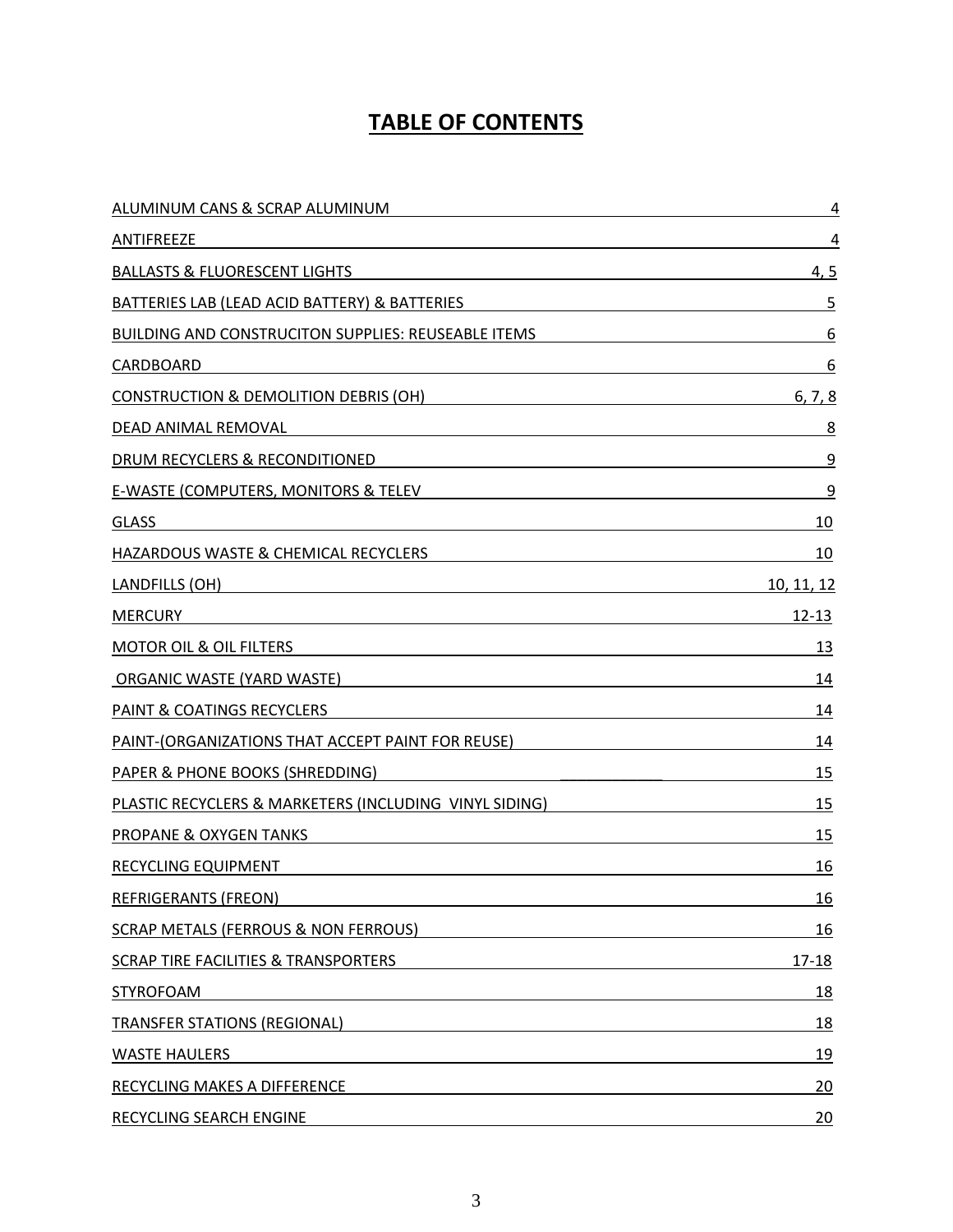# **Aluminum Cans/Scrap Aluminum**

Aluminum & Metal Exchange, 515 Ashland Road, 515 Ashland Road, Mansfield, OH 44905 419-522-3965 Metal Conversions LTD, 849 Crawford Rd, Mansfield, OH 44901 419-525-0011 Milliron Recycling, 2384 State Route 39, Mansfield, OH 44903 419-747-6522 OMNISOURCE, 1500 Old Bowman Street, Mansfield, OH 44903 419-747-4733 Rumpke Recycling, 621 Newman Street, Mansfield, OH 44902 419-774-5613

### **Antifreeze**

Capital City Oil, Inc., 375 Columbus Road, Mount Vernon, OH 43050 614-443-9728 Central OH Oil, 79 Marion Road, Columbus, OH 43207 800-201-0988 Clean Water, Ltd., 81 Knight Parkway, Mansfield, OH 44903 419-522-1195 Clean Water, Ltd., 2480 Jackson Pike, Columbus, OH 43233 614-539-8238 Research Oil, 2655 Transport Drive 11919/11923 Tram, Cleveland, OH 44115 216-623-8383 Safety Kleen (Cincinnati area), 11919 Tramway Drive, Sharonville, OH 45214 513-563-0931 Safety Kleen (Cleveland area), 1169 Industrial Parkway, Brunswick, OH 44212 330-273-3111 Safety Kleen (Columbus area), 4465 Marketplace, Groveport, OH 43125 614-836-2505

### **Ballasts/Fluorescent Lights**

Clean Harbors, 4879 Spring Grove Avenue, Cincinnati, OH 45232 513-681-5738 / 800-444-4244 Environmental Enterprises, Inc., 4650 Spring Grove Avenue, Cincinnati, OH 45232 513-772-2818 Environmental Enterprises, Inc., 1249 Essex Avenue, Columbus, OH 43251 614-294-1300 Environmental Recycling, 527 Woodland Circle, Bowling Green, OH 43402 419-354-6110 / 800-284-9107 Gem City Environmental Recycling, 30 Mario Drive, Dayton, OH 45409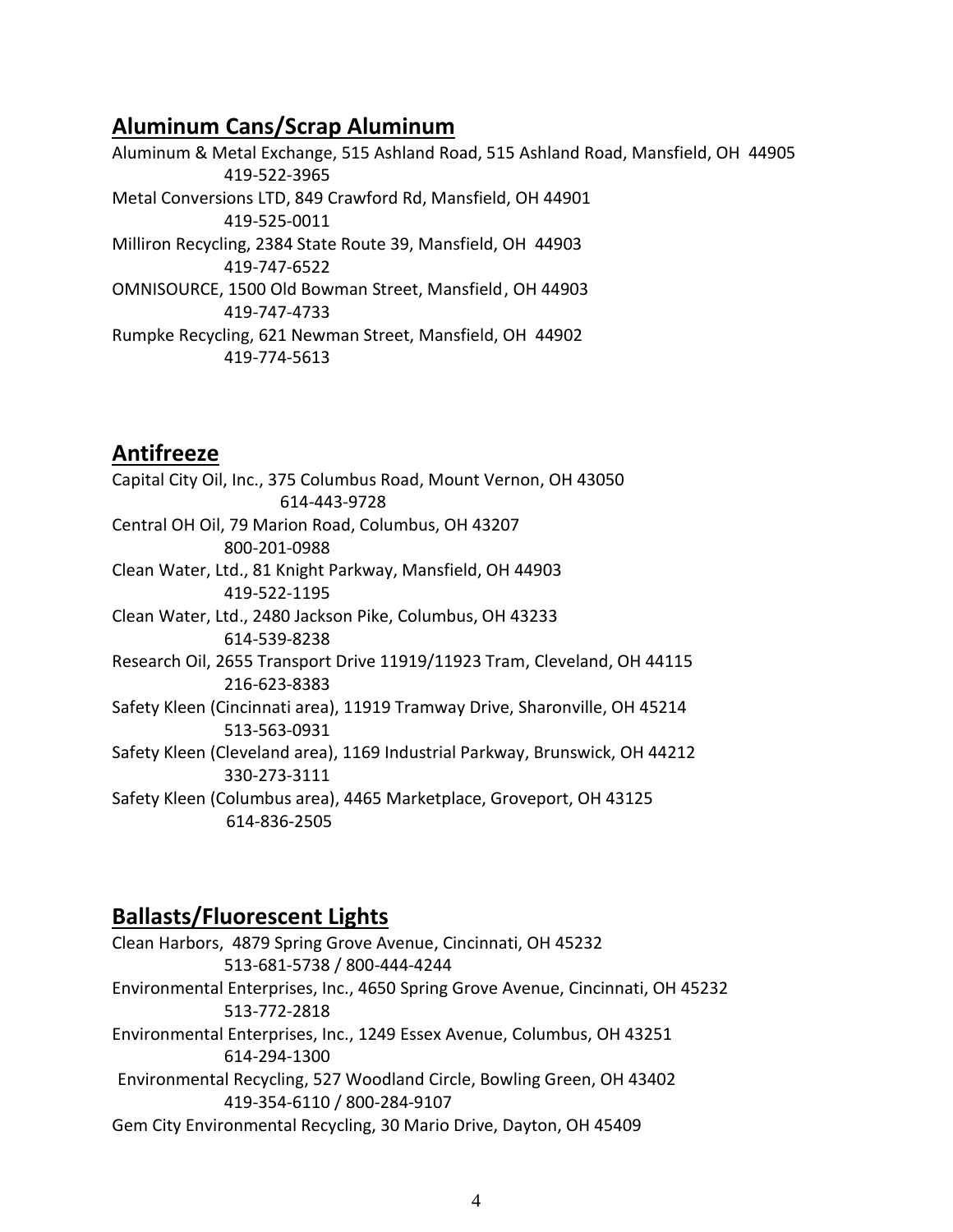#### 937-603-1239

### **Ballasts/Fluorescent Lights** (continued)

Green Light, LLC, 217 Rowland Ave, NE Canton, OH 44708 330-280-7806

Lampmaster Recycling Services, Inc., Cincinnati, OH 45216

1-888-470-4835

Special Waste Systems, Inc., 325 North Riverview Avenue, Section C , Miamisburg, OH 45342 937-866-8898

TerraCycle, 1-866-967-6766[, www.terracycle.com](http://www.terracycle.com/)

# **Batteries: LAB (car batteries)**

Interstate Batteries, 1699 West Fourth Street, Ontario, OH 44906 419-526-1570 Lesch Battery and Power Solutions, 2744 Lexington Avenue, Lexington, OH 44904 419-884-0219 Aluminum & Metal Exchange, 515 Ashland Road, Mansfield, OH 44905 419-522-3965 Metal Conversion, Ltd., 849 Crawford Road, Mansfield, OH 44901 419-525-0011 Environmental Recycling, Post Office Box 167, Bowling Green, OH 43402 800-284-9107 Environmental Enterprises, Inc., 1249 Essex Avenue, Columbus, OH 43251 614-294-1300

### **Batteries**

Batteries Plus, 4514 Cemetery Road, Hilliard, OH 43026 614-850-8090 Types: All (fee may apply) Batteries Plus, 8593 Columbus Pike, Lewis Center, OH 43035 614-396-5490 Types: All (fee may apply) Environmental Recycling, 527 Woodland Circle, Bowling Green, OH 4340 800-284-9107 Interstate Batteries, 16990West Fourth Street, Ontario, OH 44906 419-526-1570 Types: All Metal Conversions, 849 Crawford Road, Mansfield, OH 44901 419-525-0011 Midwest Digital, Inc., 6299 Dressler Road, North Canton, OH 44721 330-456-2221 Types: All Retriev Technologies, The Big Green Box, 265 Quarry Rd SouthEast, Lancaster, OH 43130 877-461-2345 Types: All (mail back program) Richland Newhope Industries, Inc., 150 East 4<sup>th</sup> Street Mansfield, OH 44901 419-774-4400 Types: All Special Wastes Systems, Inc, 325 Riverview Avenue, Section C, Miamisburg, OH 45342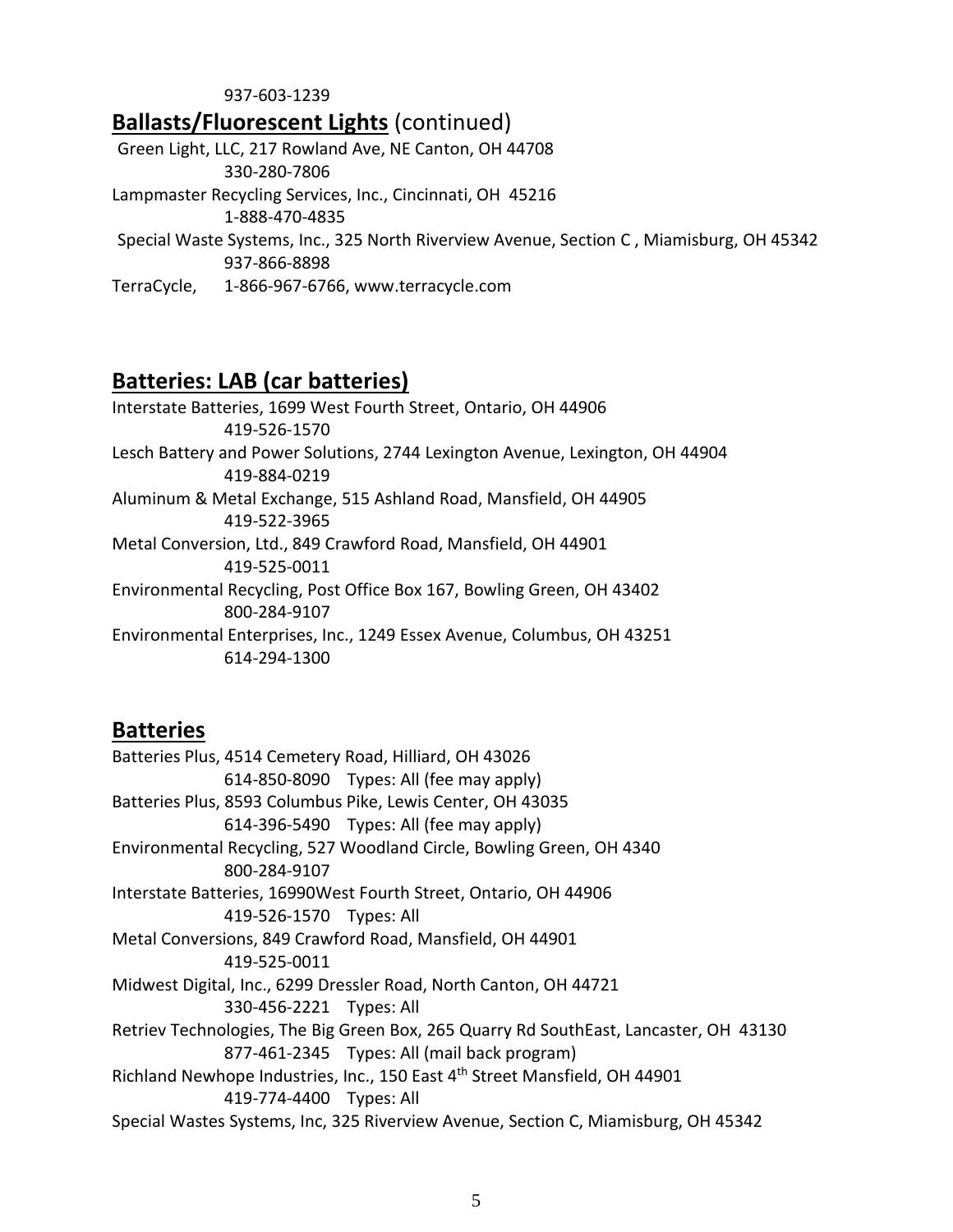937-866-8898 Types: All (fee may apply)

### **Building & Construction Supplies (Reusable Items)**

Habitat for Humanity ReStore, 2131 Park Avenue West, STE 500, Ontario, OH 44906 419-524-8361 / 419-524-2860 (reusable paint & materials) Integrity Excavating II, 1614 East 40<sup>th</sup> Street, Bellville, OH 44103 419-886-3909 (collect/sell dirt, concrete & asphalt products)

### **Cardboard**

Carastar RFG, Cleveland Recycling Plant, 3400 Vega Avenue, Cleveland, OH 44113 216-961-5060 Milliron Recycling, 2384 State Route 39, Mansfield, OH 44903 419-747-6522 / 800-921-0054 Omaha Paperstock, 5636 Vine Street, Cincinnati, OH 45216 513-641-5002 Recycling Exchange North, Inc., 2830 Westerville Road, Columbus, OH 43224 614-471-5956 Rumpke Recycling, 621 Newman Street, Mansfield, OH 44902 800-828-8171 Universal paper & Plastics, 659 Marion Rd, Columbus, OH 43207 614-444-4100 Waste Management, 1006 Walnut Street, Canal Winchester, OH 43110 513-242-5080 Waste Management, 5723 Estes Avenue, Cincinnati, OH 45232 614-833-9155

### **Ohio Construction & Demolition Debris Facilities (C&DD) by County**

### **Allen County** EOLM C&DD Landfill, 1500 Ft Amanda Road, Lima, OH 45804 419-227-4709 CID #54303 **Athens County** Athens-Hocking Demolition Landfill, 17970 US Route 33, Nelsonville, OH 45764 740-753-4964 CID #54253

**Clark County** Northeast Landfill Clark County, 5313 Neer Road, South Vienna, OH 45369 937-325-9646 CID #54298 Springfield Landfill LLC, 2600 Mechanicsburg Road, Springfield, OH 45503 937-629-0051 CID #54297

### **Columbiana County**

Tervita – Penn OH Landfill, 7555 North Street, Negley, OH 44441 330-426-4540 CID #145884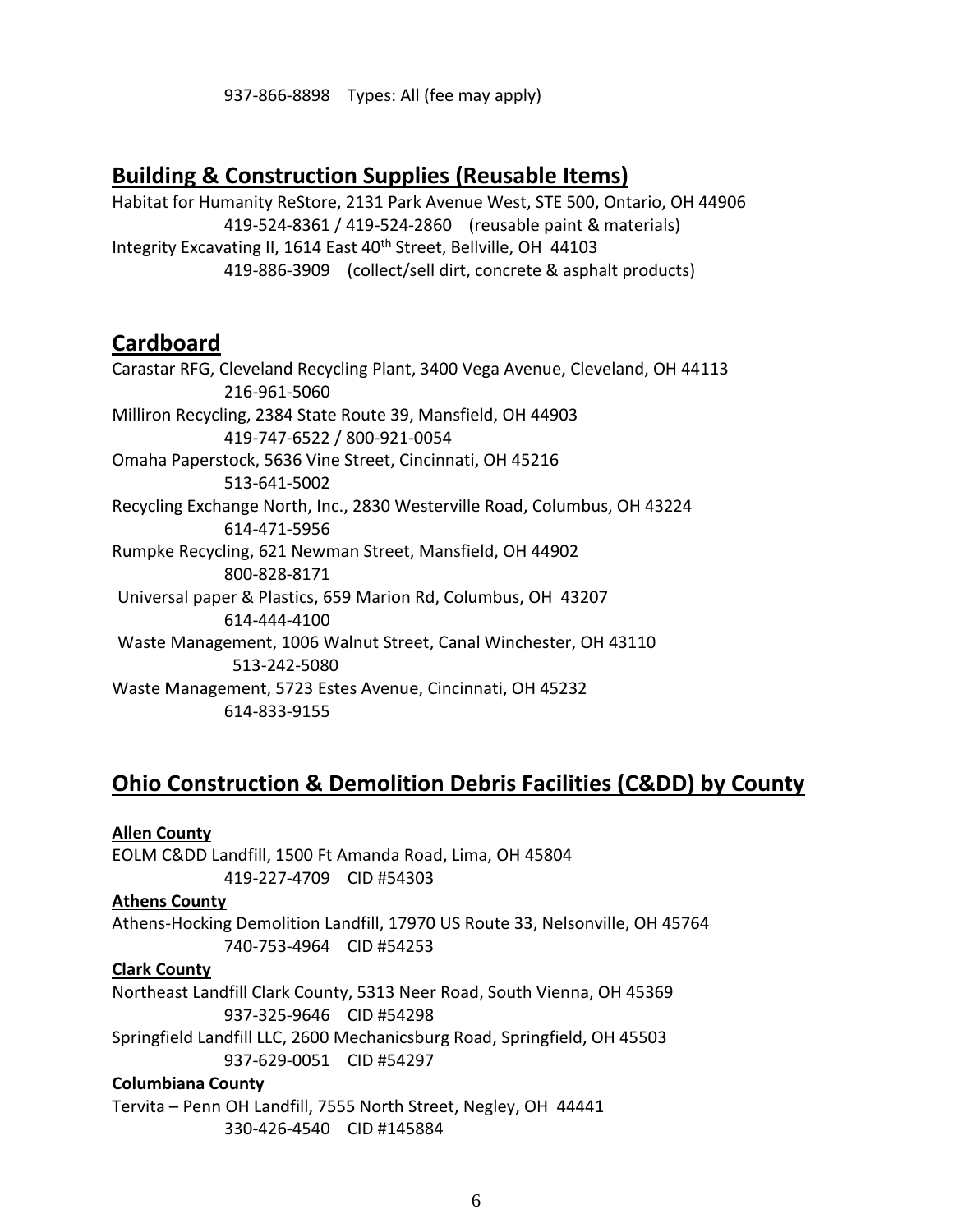### **Coshocton County**

CR 286 Landfill LLC C&DD Disposal Fac., County Road 286, Coshocton, OH 43812 740-622-3045 CID #128176

### **Ohio Construction & Demolition Debris Facilities (C&DD)** (continued)

### **Crawford County**

Crawford County Landfill C&DD, 5128 Lincoln Highway East, Bucyrus, OH 44820 419-562-4039 CID #278707

#### **Cuyahoga County**

Boyas Excavating Inc., 11311 Rockside Road, 11311 Rockside Road 216-524-3620 CID #54264 Cuyahoga C&DD Landfill, 6640 Cochran Road, Solon, OH 44139 440-498-5700 CID #11434 RKDF Inc., 950 Valley Belt Road, Brooklyn Heights, OH 44131

216-986-7000 CID #54266

#### **Fairfield County**

M & B Demolition Disposal Inc., 771 South Ewing Street, Lancaster, OH 43130 740-653-1116 CID #54262 Walnut C&DD LLC, 8585 Lancaster – Newark Road, Baltimore, OH 43105

740-862-0751 CID #282316

#### **Fayette County**

Fayette County C&DD Facility, 1580 Robinson Road SE, Washington Court House, OH 43160 740-335-1508 CID #54275 Frank Road Recycling Solutions, 2230 Brown Road, Columbus, OH 43123

614-539-3722 CID #230321

### **Franklin County**

Scott Wrecking C&D Landfill, 1377 Harmon Avenue, Columbus, OH 43223 614-443-7134 CID #316232 (Columbus) 614-836-3909 CID #53526 (Franklin)

#### **Greene County**

Xenia Demolition Landfill, 610 Dayton-Xenia Road, Xenia, OH 45385 937-372-2978 CID #17916

#### **Hamilton County**

Miamiview Land Development C&DD Landfill, 5931 State Route 128, Cleves, OH 45002 513-353-3400 CID #130042

Whitewater Reclamation Company, 4250 Hooven Road, Cleves, OH 45002

513-353-2555 CID #54305

### **Lorain County**

Pearl Avenue LLC, 6920 West Ridge Road, Lorain, OH 44053 440-233-8606 CID #53769 Reeds Salvage Corp., 36521West Royalton Road, Grafton, OH 44044 440-748-2016 CID #54287

#### **Lucas County**

Lucas County Landfill LLC, 6196 Hagman Road, Toledo, OH 43612 419-726-9465 CID #26919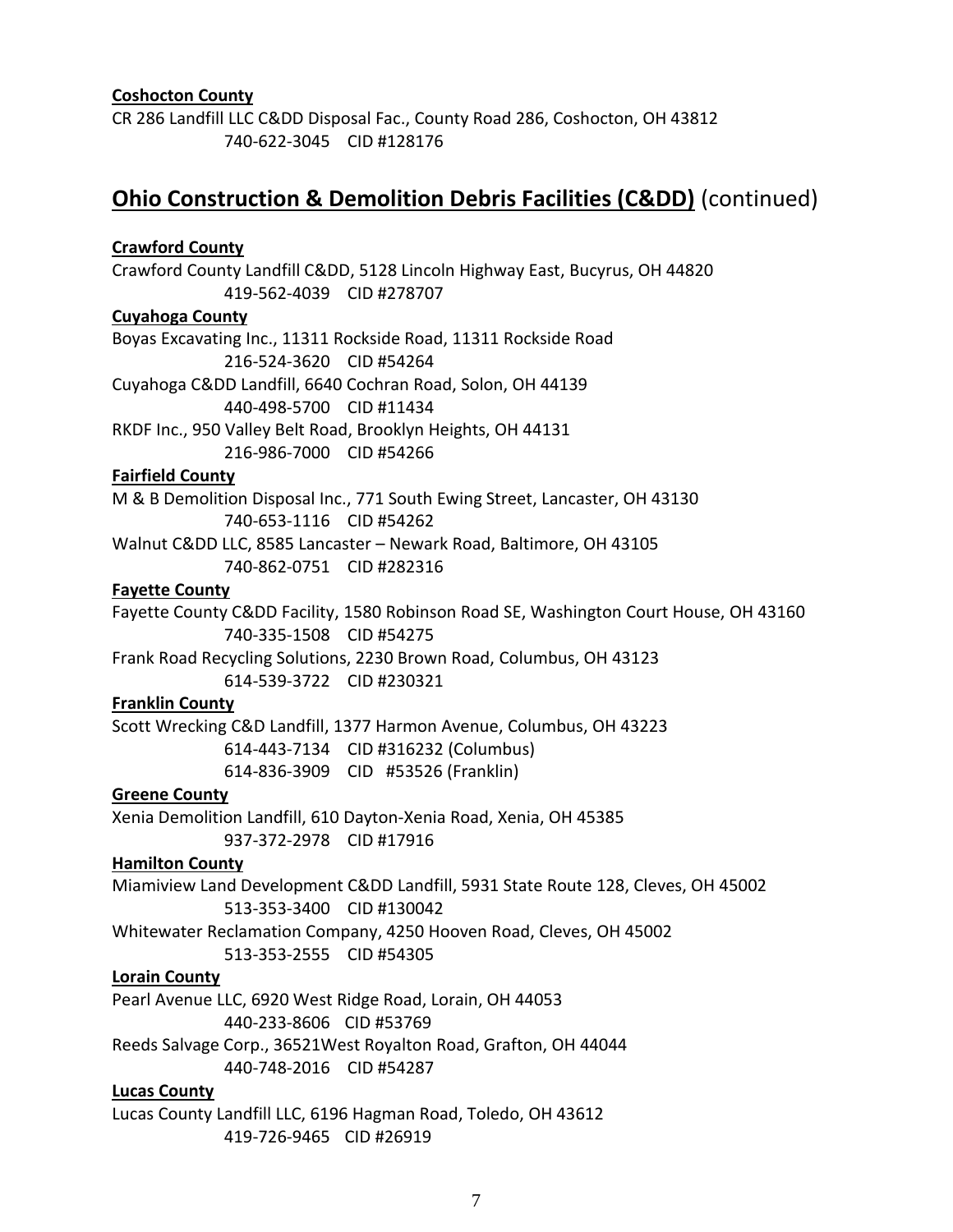# **Ohio Construction & Demolition Debris Facilities (C&DD)** (continued)

### **Montgomery County**

Eckhart Road C&DD Facility, 9330 Eckhart Road, Germantown, OH 45327 937-855-2227 CID #54313 S.R.I. C&DD Facility, 1550 Soldiers Home-West Carrolton Road, Dayton, OH 45417 937-268-8991 CID #54523 Taylorsville Road Hardfill, 4252 Taylorsville Road, Huber Heights, OH 45424 937-233-7500 CID #54279 Vance Environmental, LTD., 2101 Vance Road, Dayton, OH 45418 937-263-1011 CID #54278 **Morrow County** Washington Environmental Services, LLC, State Route 61 & County Road 2, Edison, OH 43320 860-746-3218 CID #238804 **Muskingum County** Sidwell Materials Inc, 4620 Limestone Valley Road, Zanesville, OH 43701 740-849-2392 CID #33649 **Stark County** Minerva Enterprises, 8955 Minerva Road SE, Waynesburg, OH 54288 330-866-3435 CID #54288 Stark C&D Disposal Inc, 7280 Lisbon Road, East Canton, OH 44730 330-488-8300 CID #54270 **Summit County** Butcher C&D LLC, 2170 Vanderhoof, Barberton, OH 44203 330-745-9483 CID #54309 Summit C&D Disposal Inc, 1947 Wadsworth Road, Norton, OH 44203 800-924-0524 CID #53525 **Trumbull County** Lordstown Construction Recovery, 6205 Newton Falls-Bailey Road SW, Lordstown Village, OH 44481 330-393-5656 CID #147430

### **Wayne County**

Wayne County C&DD Landfill, 11626 Wadsworth Road, Rittman, OH 44270 330-855-2464 CID #284320 Zollinger C&D Landfill, 11687 Wadsworth Road, Rittman, OH 44270 330-855-2464 CID #54520

### **DEAD ANIMAL REMOVAL**

J.P. Wildlife Services, 49 Florence Avenue, Mansfield, OH 44907 419-610-6085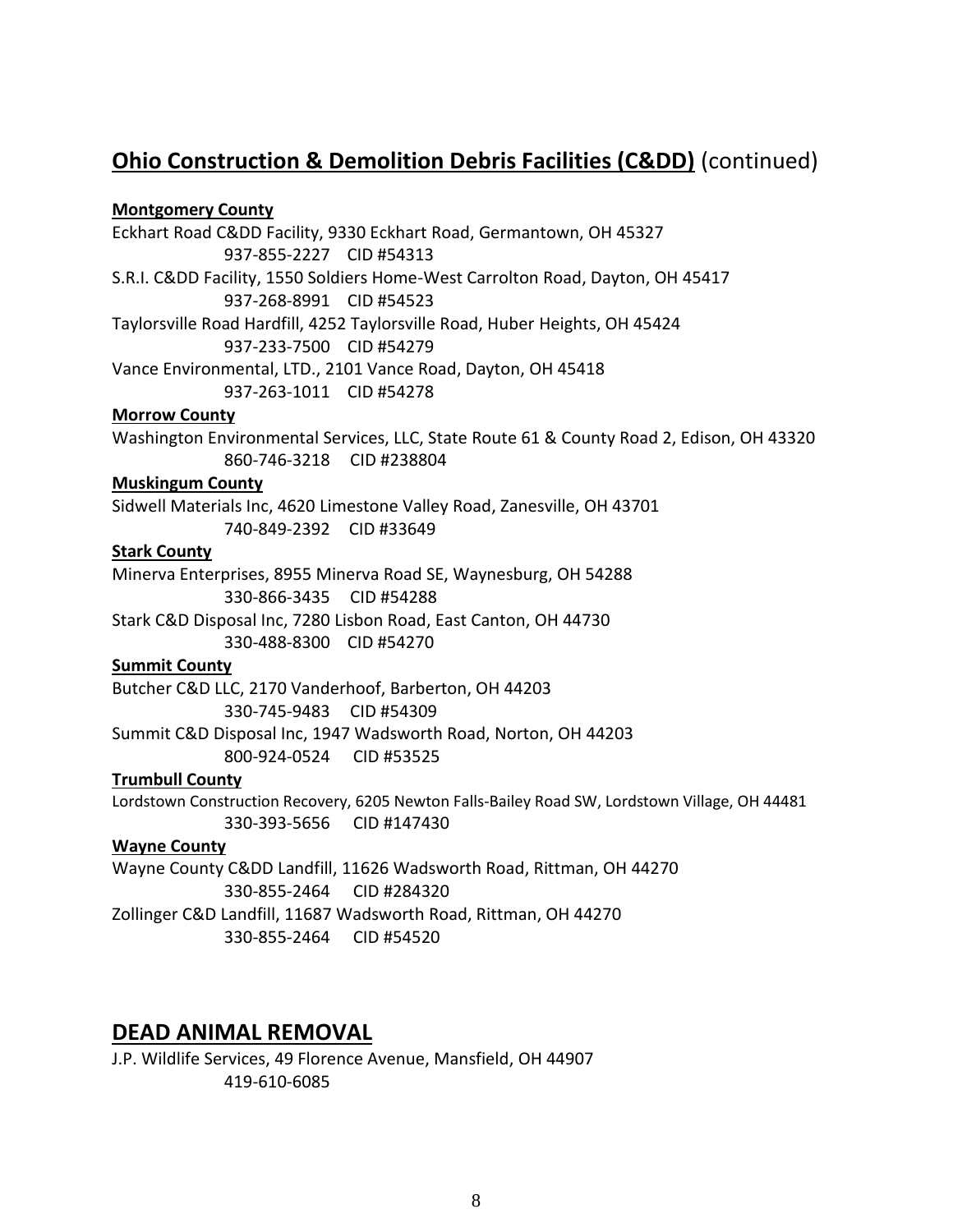### **Drum Reconditioners/Recyclers**

City Barrel & Drum Company, 2881 East 91st Street, Cleveland, OH 44104 216-791-5777 (Drum Types: Steel, Plastic, Fiber) Cleveland Industrial Drum Services, Inc., 2716 East 51st Street, Cleveland, OH 44104 216-431-5346 (Drum Types: Steel, Plastic & Fiber, Overpacks) Horwitz & Pintis, 1604 Tracy Street, Toledo, OH 43605 216-791-577 (Drum Types: Steel, Plastic, Fiber, Overpacks) Queen City Barrel Company, 1937 South Street, Cincinnati, OH 45204 513-921-8811 (Drum Types: Call for details)

**E-Waste (including TV's)** (Call for Details) Accurate IT Services, 690 Hadley Drive, Columbus OH 43228 614-453-0709 American Asset Recovery, 672 Harrison Drive, Columbus, OH 43204 614-279-6236 AS Recycling Worldwide, LLC, 10590 Watson Road, Newark, OH 43055 740-408-1013 Columbus Micro Systems, Inc., 5087 Westerville Road Columbus, OH 43231 614-901-1300 Dlubak's Glass Company, 11567 County Highway 110, Upper Sandusky, OH 43351 419-294-4466 Environmental Recycling, 527 Woodlawn Circle, Bowling Green, OH 43402 800-284-9107 E-Waste, 2050 East Williams Rd, Columbus, OH 43207 614-209-4471 Falcon Technology Services, 2549 Westbelt Drive, Columbus, OH 43228 614-850-0648 Redemtech, Inc, 7089 Leap Road, Hilliard, OH 43026 800-743-3499 Retire IT, LLC, 1004 Hunter Avenue, Columbus, OH 43201 614-437-9788 Retro Box, 1159 Dublin Road, Columbus, OH 43215 614-485-4858 Richland Newhope Industries, Inc., 150 East 4th Street, Mansfield, OH 44901 419-774-4400 Tech Used, 2835 Charter Street, Columbus, OH 43216 614-777-5557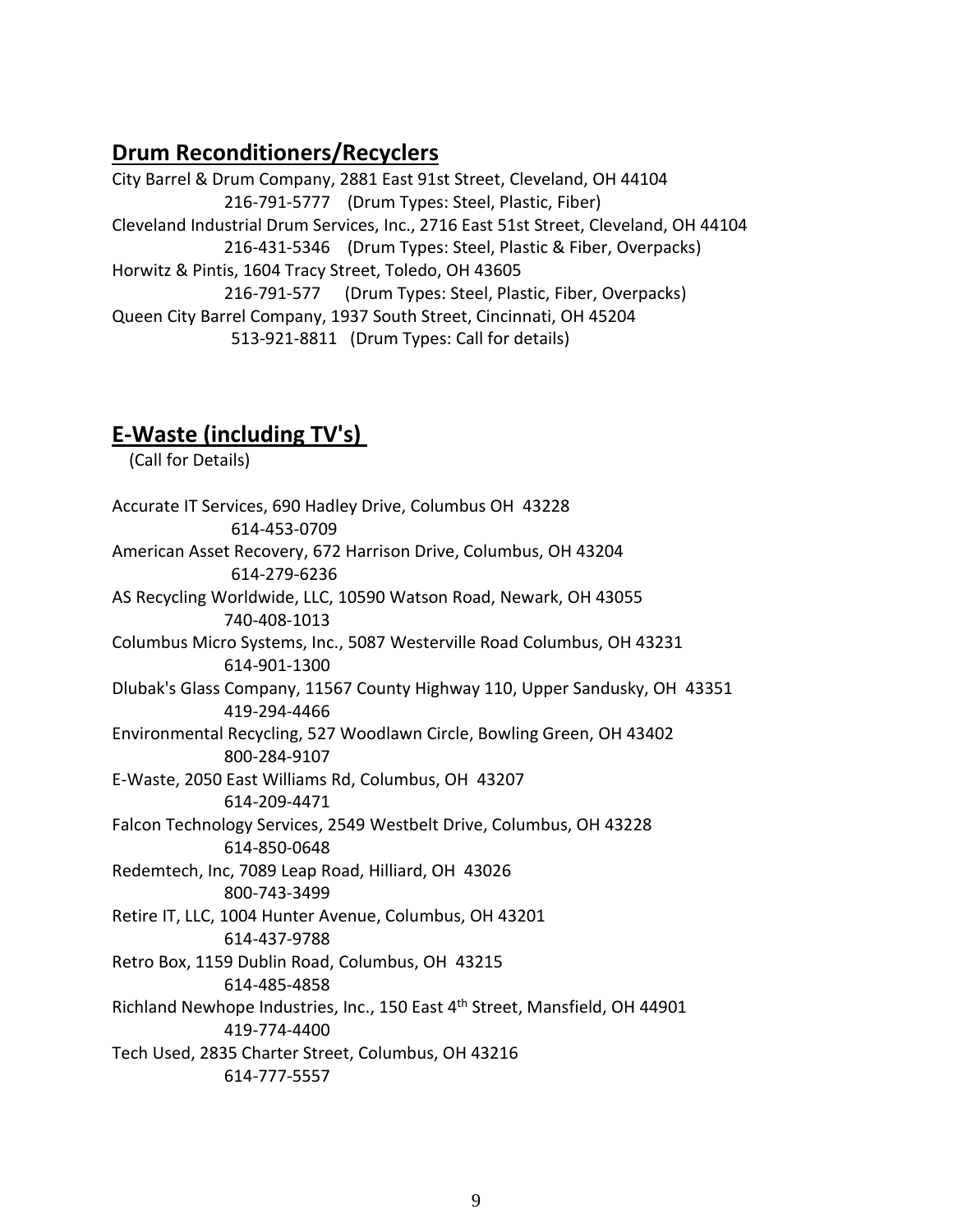### **Glass**

(Call for Details)

Dlubak's Glass, 11567 County Highway 110, Upper Sandusky, OH 43351 419-294-4466 Jeld-Wen Windows, 1201 Newark Road, Mount Vernon, OH 43050 740-397-1144 Strategic Materials, 2323 West 3rd Street, Cleveland, OH 44113 216-771-8274 Strategic Materials, 101 South Arch Street, Newark, OH 43055 216-771-8274

# **Hazardous Waste/Chemical Recyclers**

Inclusion on this list is not an endorsement or approval by the Richland County Regional Solid Waste Management Authority. Users should research the compliance status of all businesses they may utilize.

Chemical Solvents, 1010 Old Dennison Avenue, Cleveland, OH 44109 216-741-9310 (Solvent Recycling, Fuel Blending) Clean Harbors of Cleveland, 2900 Rockefeller Avenue, Cleveland, OH 44115 216-429-2402 (Chemical Reduction/Precipitation) Clean Water, Ltd., 300 Cherokee Drive, Dayton, OH 45427 937-268-6501 / 800-543-3670 (Storage/Transfer, Aqueous Treatment) Environmental Enterprises, Inc., 4650 Spring Grove Avenue, Cincinnati, OH 45232 513-541-1823 (Fuel Blending, Aqueous Treatment Stabilization) Heritage-WTI, Inc., 1250 Saint George Street, East Liverpool, OH 43020 330-385-7336 (Incineration) Klor-Kleen, Inc., 3118 Spring Grove Avenue, Cincinnati, OH 45225 513-6681-9990 (Storage/Transfer) Veolia Environmental Service Technical Solutions, 4301 Infirmary Road, West Carrollton, OH 45449 937-859-6101 (Fuel Blending, Solvent Recycling)

# **Ohio Landfills**

American Landfill, Inc., 7916 Chapel Street SE, Waynesburg, OH 44688 330-866-3265 CID #38042 Apex Sanitary Landfill, 11 County Road 78**,** Amsterdam, OH 43903 740-543-4389 CID #148118 Athens Hocking Reclamation Center Landfill, 17970 State Route 33, Nelsonville, OH 45764 740-753-4964 CID #3078 Beech Hollow Landfill, 28 AW Long Road, Wellston, OH 45692 740-384-4400 CID # 54230 Bond Road Landfill, 11425 Bond Road, West Harrison, OH 45030 513-851-0122 CID #18465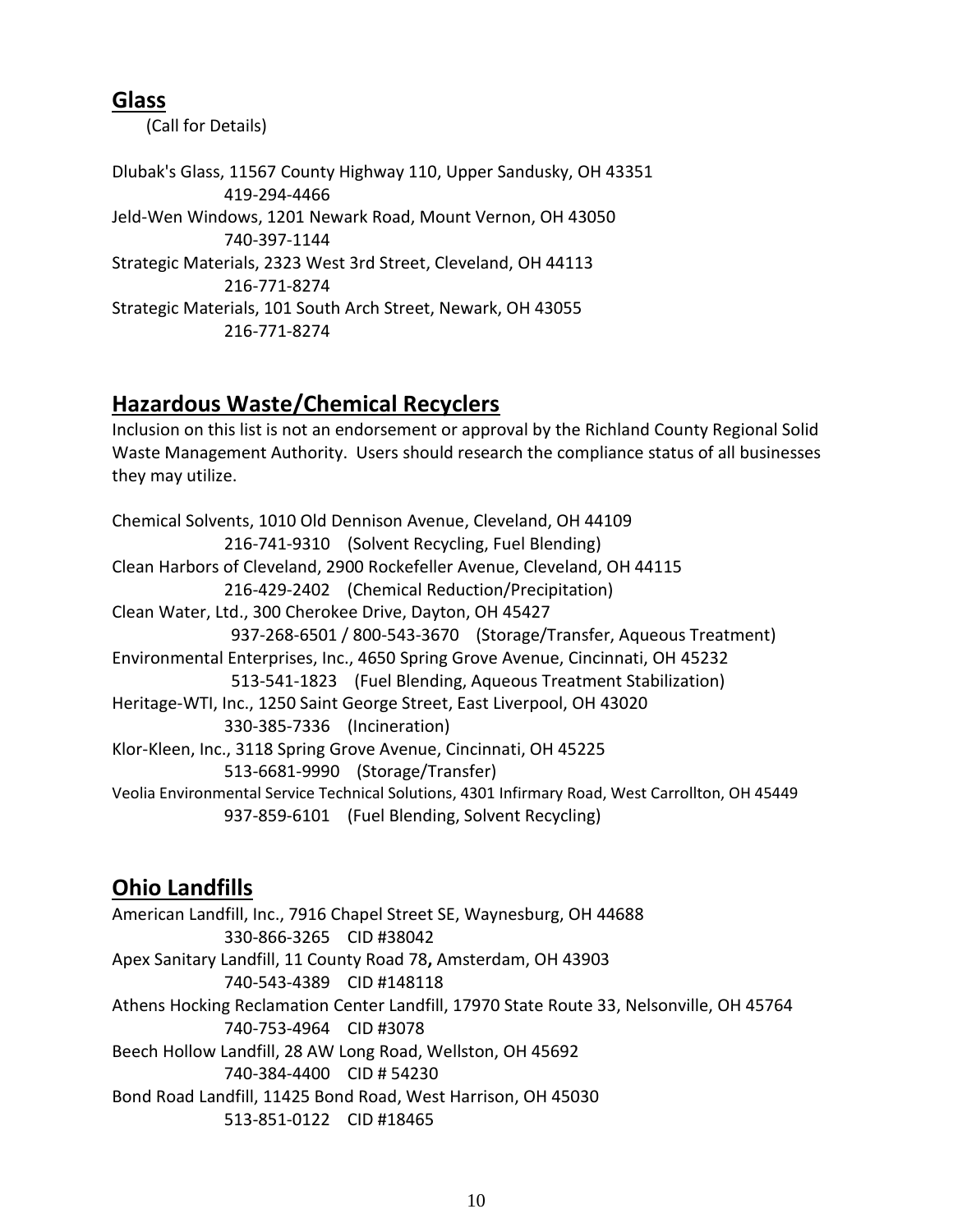# **Ohio Landfills** (continued)

Brown County Landfill, 9427 Beyers Road, Georgetown, OH 45121 937-378-4126 CID #3916 Carbon Limestone Landfill, Inc., 8100 South Stateline Road, Lowellville, OH 44436 330-536-8013 CID #28726 Central Waste, Inc., 12003 Oyster Road, Smith Township, OH 44601 330-823-6220 CID #28809 Celina Sanitary Landfill, 6141 Depweg Road, Celina, OH 45822 419-925-4592 CID #140649 Cherokee Run Landfill, 2946 US Route 68, North Bellefontaine, OH 43311 937-593-3566 CID #139513 City of Brooklyn Landfill, 9400 Memphis Avenue, Brooklyn, OH 44144 216-635-4232 CID #8364 Coshocton Landfill, Inc., 19469 County Road 7, Coshocton, OH 43812 740-622-5590 CID #7032 County Environmental of Wyandot, 11164 County Road Highway 4, Carey, OH 43316 419-396-3581 CID #45626 Countywide Recycling & Disposal Facility, 3619 Gracemont Avenue SW, East Sparta, OH 44626 330-874-3855 CID #38390 Crawford County Landfill, 5128 Lincoln Highway East, Bucyrus, OH 44820 419-562-4039 CID #7270 Defiance County Sanitary Landfill, 13207 Canal Road, Defiance, OH 43512 419-784-2844 CID #12919 Erie County Sanitary Landfill, 10102 Hoover Road, Milan, OH 44846 419-433-5023 CID #13359 Evergreen Recycling & Disposal, 2625 East Broadway, Northwood, OH 43619 419-666-5136 CID #45177 Franklin County Sanitary Landfill, 3851 London Groveport Road, Grove City, OH 43123 614-871-5100 CID #15005 Gallia County Sanitary Landfill, 497 Roush Hollow Road, Bidwell, OH 45614 740-388-9740 CID #16687 Geneva Landfill, 4339 Tuttle Road, Geneva, OH 44041 440-466-8804 CID #54419 Hancock County Landfill, 3760 County Road 140, Findlay, OH 45840 419-299-3638 CID #21465 Henry County Landfill, L-622 County Road 11, Malinta, OH 43535 419-256-7343 CID #22065 Hoffman Road Sanitary Landfill, 3962 Hoffman Road, Toledo, OH 43611 419-936-2640 CID #27057 Kimble Sanitary Landfill, 3596 State Route 39 NW, Dover, OH 44622 330-343-1226 CID #42709 Lake County Solid Waste Facility, 2039 Blasé Nemeth Road, Painesville, OH 44077 440-350-2644 CID #24397 Lorain County Landfill, LLC, 43502 Oberlin-Elyria Road, Oberlin, OH 44074 440-774-4060 CID #26024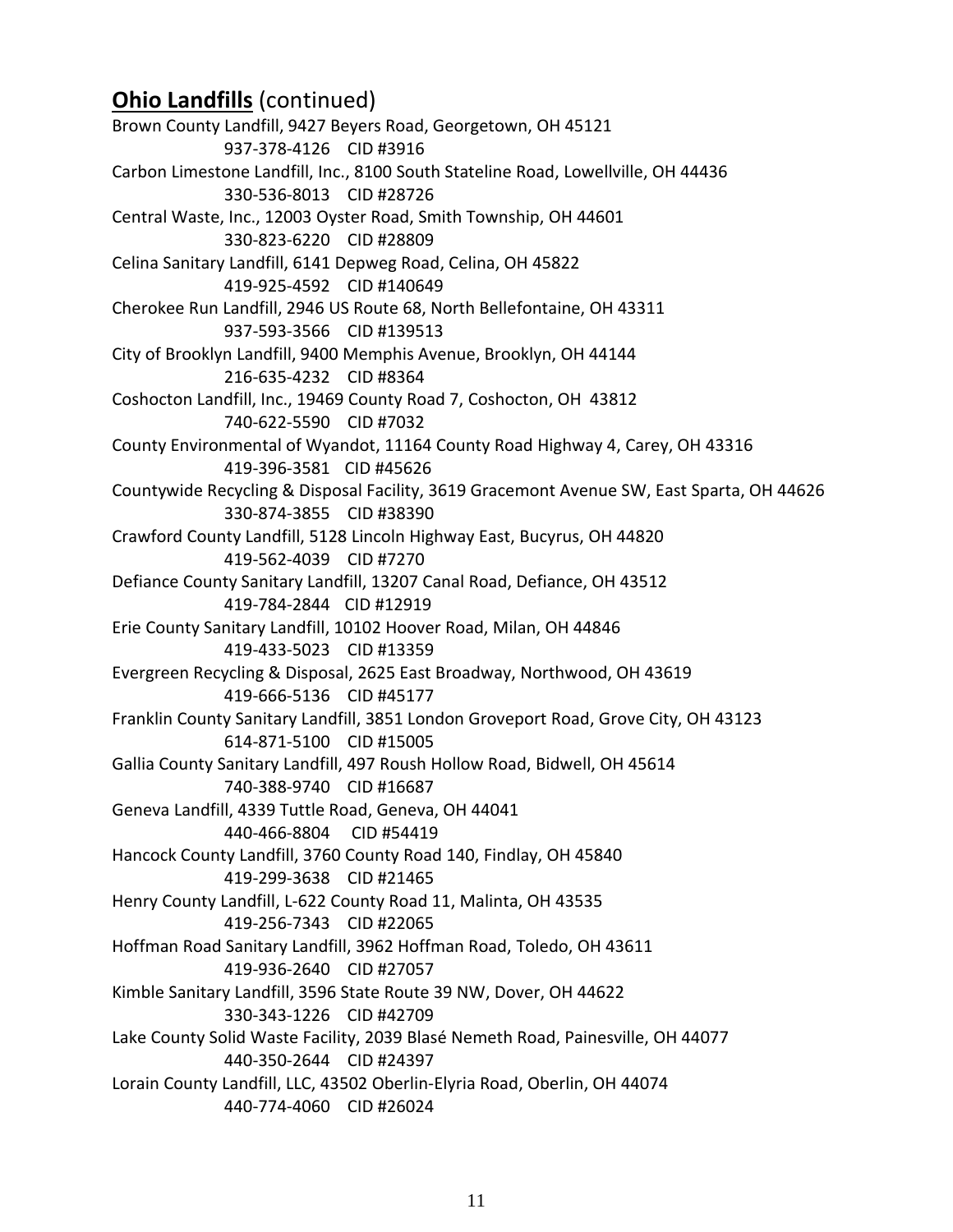# **Ohio Landfills** (continued)

Mahoning Landfill, Inc., 3510 Garfield Road, New Springfield, OH 44443 330-549-5357 CID #29084 Noble Road Landfill, 170 Noble Road East, Shiloh, OH 44878 419-895-0058 CID #36417 Pike Sanitation Landfill, 11775 State Route 220 East, Waverly, OH 45690 740-947-4200 CID #34780 Pine Grove Regional Facility, 5131 Drinkle Road, SW, Amanda, OH 43102 740-969-4487 CID #13668 Port Clinton Landfill, Inc., 530 North Camp Road, Port Clinton, OH 43452 419-635-2367 CID #33837 Preble County Sanitary Landfill, 4239 U S Route 127, Eaton, OH 45320 937-456-2621 CID #35825 Rumpke Sanitary Landfill, 10795 Hughes Road, Cincinnati, OH 45251 513-851-0122 CID #33318 Stony Hollow Landfill, Inc., 2460 South Gettysburg Road, Dayton, OH 45418 937-268-1133 CID #32719 Suburban Landfill, Inc., 3415 Township Road 447, Glenford, OH 43739 740-787-2327 CID #54294 Sunny Farms Landfill LLC, 12500 West County Road 18, Fostoria, OH 44830 419-436-0555 CID #37706 Tunnell Hill Reclamation Landfill, 2500 Township Road 205 Route 2, New Lexington, OH 43764 740-342-1180 CID #272650 Williams County Landfill, 12604 County Road G, Bryan, OH 43506 419-636-2242 CID #45017 Wilmington Sanitary Landfill, 397 South Nelson Avenue, Wilmington, OH 45177 937-382-6474 CID #6451 Wood County Landfill, 14320 Tontogany Road, Bowling Green, OH 43402 419-352-0180 CID #45563

### **Mercury**

Allied Environmental Services, Inc., 1867 South Dixie Highway, Lima, OH 45804 800-992-5781 Chemtron, 3850 Schneider Court, Avon, OH 44011 440-933-6348 Chemwise, Inc., 316 East Sandusky Street, Findlay, OH 45840 419-425-3604 Clean Harbors, 2940 Independence Road, Cleveland, OH 44115 216-429-2402 Environmental Enterprises, Inc., 4650 Spring Grove Avenue, Cincinnati, OH 45232 513-772-2818 / 800-772-2818 Environmental Recycling Group, 527 Woodland Circle, Bowling Green, OH 43402 419-354-6110 / 800-284-9107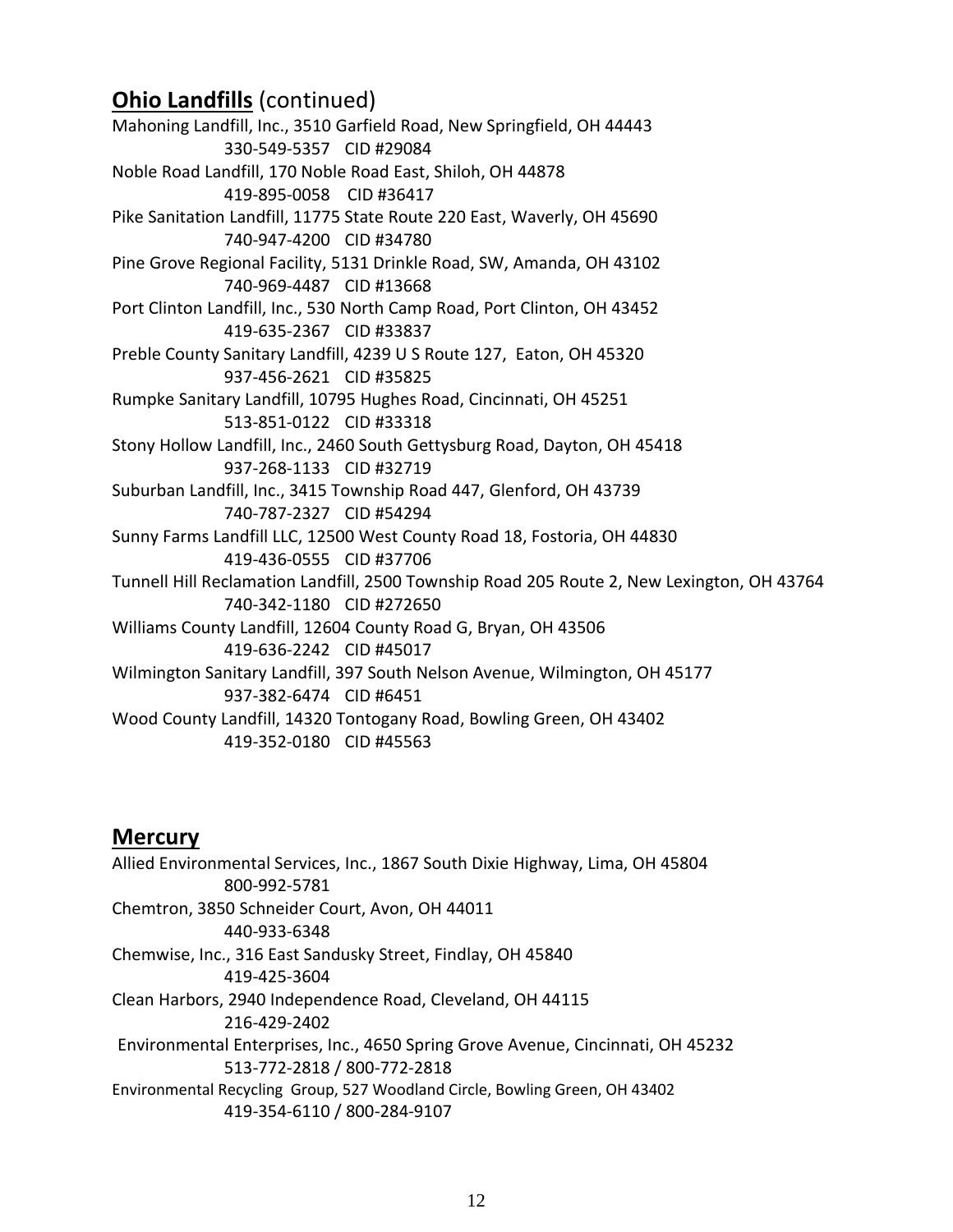### **Mercury** (continued)

PSC, Columbus, OH 43223 419-424-1144 Rader Environmental, Findlay, OH 45840 313-824-5840 Safety-Kleen Systems Inc., 4465 Marketing Place, Groveport, OH 43125 614-836-2505 Special Waste Systems, Inc., 849 Scholtz Drive, Vandalia, OH 45377 937-890-7100 / 866-669-9800 Sun Pro, Inc., 7392 Whipple Avenue, NW, North Canton, OH 44720 330-966-0910 USA Lamp & Ballast Recycling, 7806 Anthony Wayne Avenue, Cincinnati, OH 45216 800-778-6645

### **Motor Oil/Oil Filters**

Akron Canton Waste Oil Company, Inc., 1701 Sherrick Road SE, Canton, OH 44707 330-456-5311 Capital City Road Oil, Inc., 375 Columbus Road, Mount Vernon, OH 43050 740-397-4483 Clean Harbors Environmental Services, 2940 Independence Road, Cleveland, OH 44115 216-429-2402 Clean Water Ltd., 81 Knight Parkway, Mansfield, OH 44903 614-539-8238 Cousins Waste Control Corp., 1801 East Matzinger Road, Toledo, OH 43612 419-726-1500 Environmental Specialists Inc., 1101 Andrews Avenue, Youngstown, OH 44501 888-331-3443 Heartland Petroleum, 4001 East 5<sup>th</sup> Avenue, Columbus, OH 43219 614-441-4001 Heritage Environmental Services, 2851 South Avenue, Toledo, OH 43609 419-389-1451 Hukill Chemical Corporation, 7013 Krick Road, Bedford, OH 45430 440-232-9400 Peerless Oil Service, P.O. Box 173, North Olmstead, OH 44070 440-777-6629 Rice Oil Company Services, 677 Miami Street, Akron, OH 44309 800-589-7423 Safety Kleen Corp, 4465 Marketing Place, Groveport, OH 43125 614-836-2505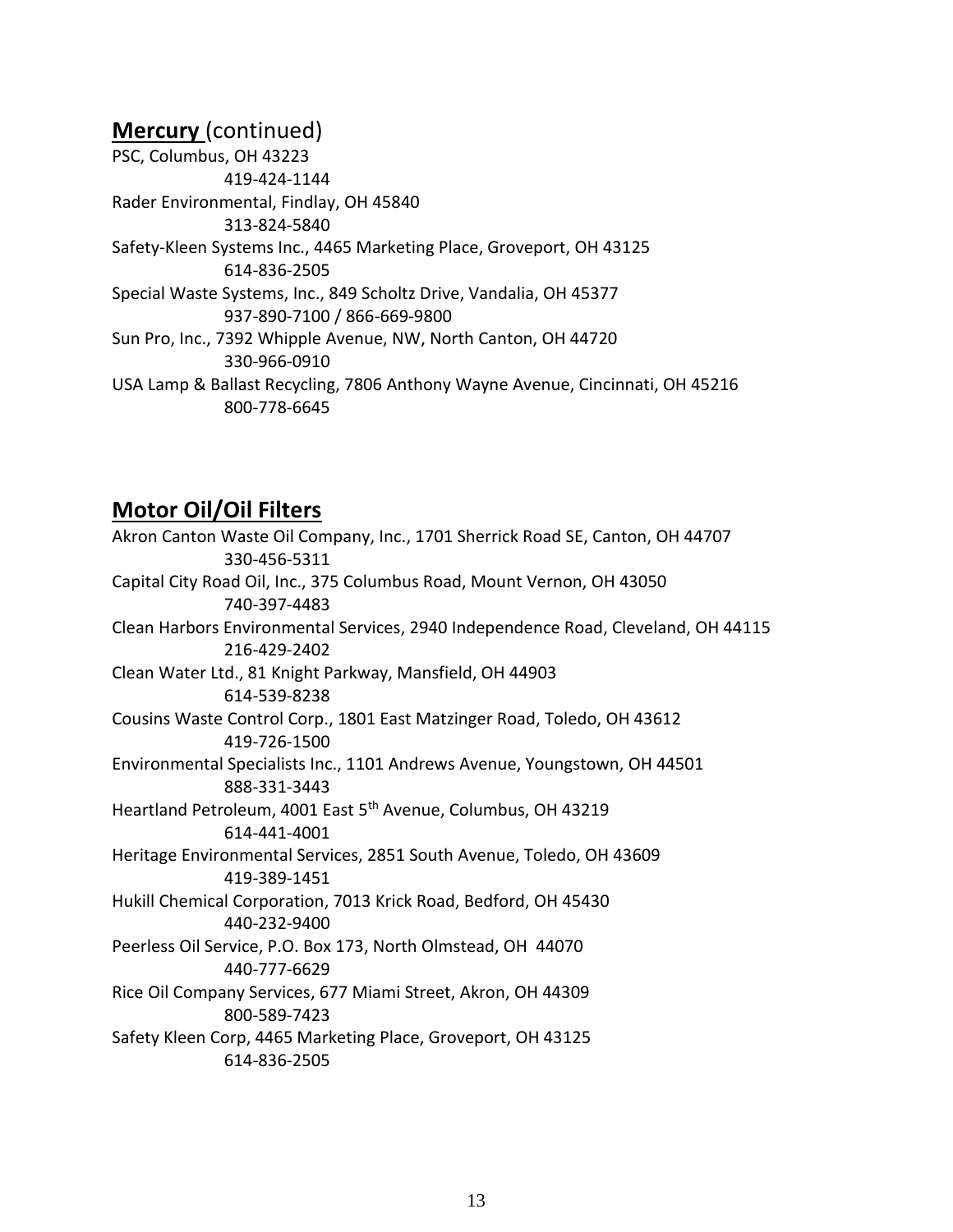# **Organic Waste**

Barnes Nursery, Inc., 1630 Camp Road, Bellevue, OH 44839 216-986-7031 Bridgeview (Kurtz Bros. Inc.), 5603 Canal Road, Valley View, OH 44125 419-433-5525 Hope Timber Mulch Inc, 2135 West Main Street, Newark, OH 43055 740-344-1788 Ohio Mulch Supply, 883 US Highway 42 North, Delaware, OH 43015 614-445-4455 Paradise Composting Co., 4300 Mechanicsburg Road, Wooster, OH 44691 330-669-3141 Price Farms Organics, 4838 Warrensburg Road, Delaware, OH 43015 740-369-1000 Smith Bros. Inc., 3087 Marks Road, Medina, OH 44256 330-723-5556 Viridiun, 5040A Pine Creek Drive, Westerville, OH 43081 614-452-0030

# **Paint** & **Coatings Recyclers**

American Paint Recyclers, 1235 Industrial Drive, Van Wert, OH 45891 888-978-6558, (Latex and Oil-based paints, Stains and Sealers) Chemical Solvents, 3751 Jennings Road, Cleveland, OH 44109 216-741-9310 Environmental Enterprises Inc, 4650 Spring Grove Avenue, Cincinnati, OH 45232 513-772-2818 Environmental Enterprise, Inc., 1249 Essex Avenue & Eighth, Columbus, OH 43251 614-294-1300 Hukill Chemical Corporation, 7013 Krick Road, Bedford, OH 44146 440-232-9400

# **Organizations that accept paint for re-use**

Godman Guild, Camp Mary Orton 614-885-1023 [www.campmaryorton.org](http://www.campmaryorton.org/) Richland County Habitat for Humanity, 2131 Park Avenue West /Suite 500, Ontario, OH 44906 419-524-8361 / 419-524-2860 <https://www.habitat.org/>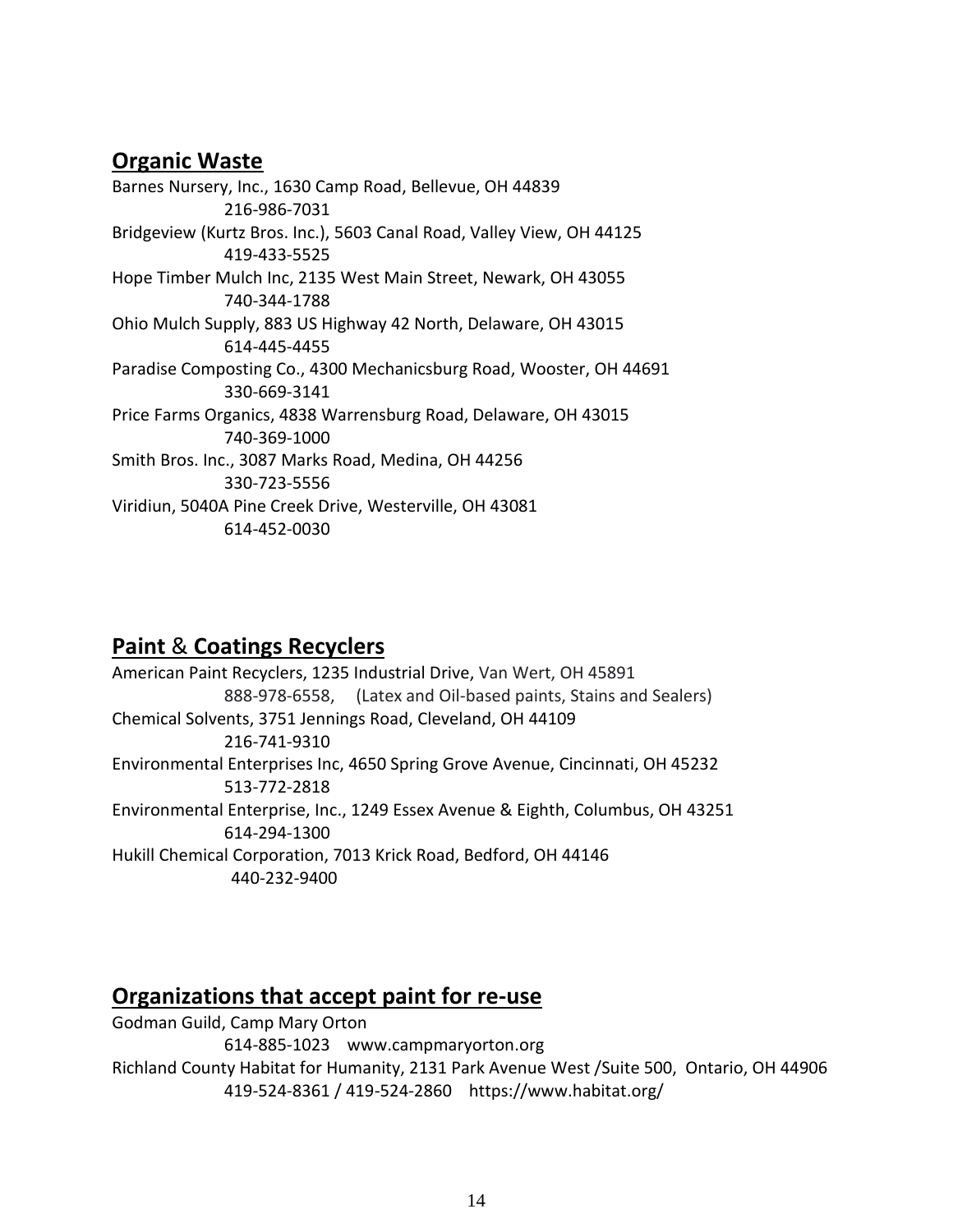### **Paper, Phone Books**

Medina Paper Recycling Inc, 370 Lake Rd, Medina, OH 44256 330-723-4334 Milliron Recycling, 2384 State Route 39, Mansfield, OH 44903 419-747-6522 Ontario Secure Storage, 4135 State Route 39, Ontario, OH 44903 419-529-7867 Richland Newhope Industries, Inc., 150 East 4<sup>th</sup> Street, Mansfield, OH 44901 419-774-4409 [www.rnewhope.org](http://www.rnewhope.org/) (Paper Shredding) Rumpke Recycling, 621 Newman St, Mansfield, OH 44902 419-774-5613

# **Plastic Recyclers**

Milliron Recycling, 2384 State Route 39, Mansfield, OH 44903 419-747-6522 New Wave Plastics, 550 Walworth Avenue, Cleveland, OH 44102 216-282-8000 / 330-722-3335 Return Polymers, Inc., 400 Westlake Drive, Ashland, OH 44805 419-289-1998 (Vinyl Siding) Phoenix Technologies, 1098 Fairview Ave, Bowling Green, OH 43402 419-353-7738 Plastic Compounders, 300 Taylor Avenue, Cambridge, OH 43725 740-432-7371 Plastic Recycling Technology Inc., 9054 North County Road 25A, Piqua, OH 45356 937-615-9286 Rumpke Transfer Station, 621 Newman Street, Mansfield, OH 44902 800-828-8171 Smurfit Recycling Corporation (Broker), 1015 Marion Road, Columbus, OH 43207 614-445-8188

# **Propane/Oxygen Tanks**

Clean Harbors of Cleveland, 2900 Rockefeller Avenue, Cleveland, OH 44115 216-429-2402 Cylinder Recyclers, 3195 Homeward Way, Fairfield, OH 45014 877-RE4-CYCL [www.cylinderrecyclers.com/](http://www.cylinderrecyclers.com/) Environmental Enterprises, Inc., 4650 Spring Grove Avenue, Cincinnati, OH 45232 513-772-2818 Environmental Enterprise, Inc. , Columbus, OH 43251 614-294-1300 Sims Brothers Recycling, 1011 South Prospect Street, Marion, OH 43302 740-387-9041 / 800-536-7465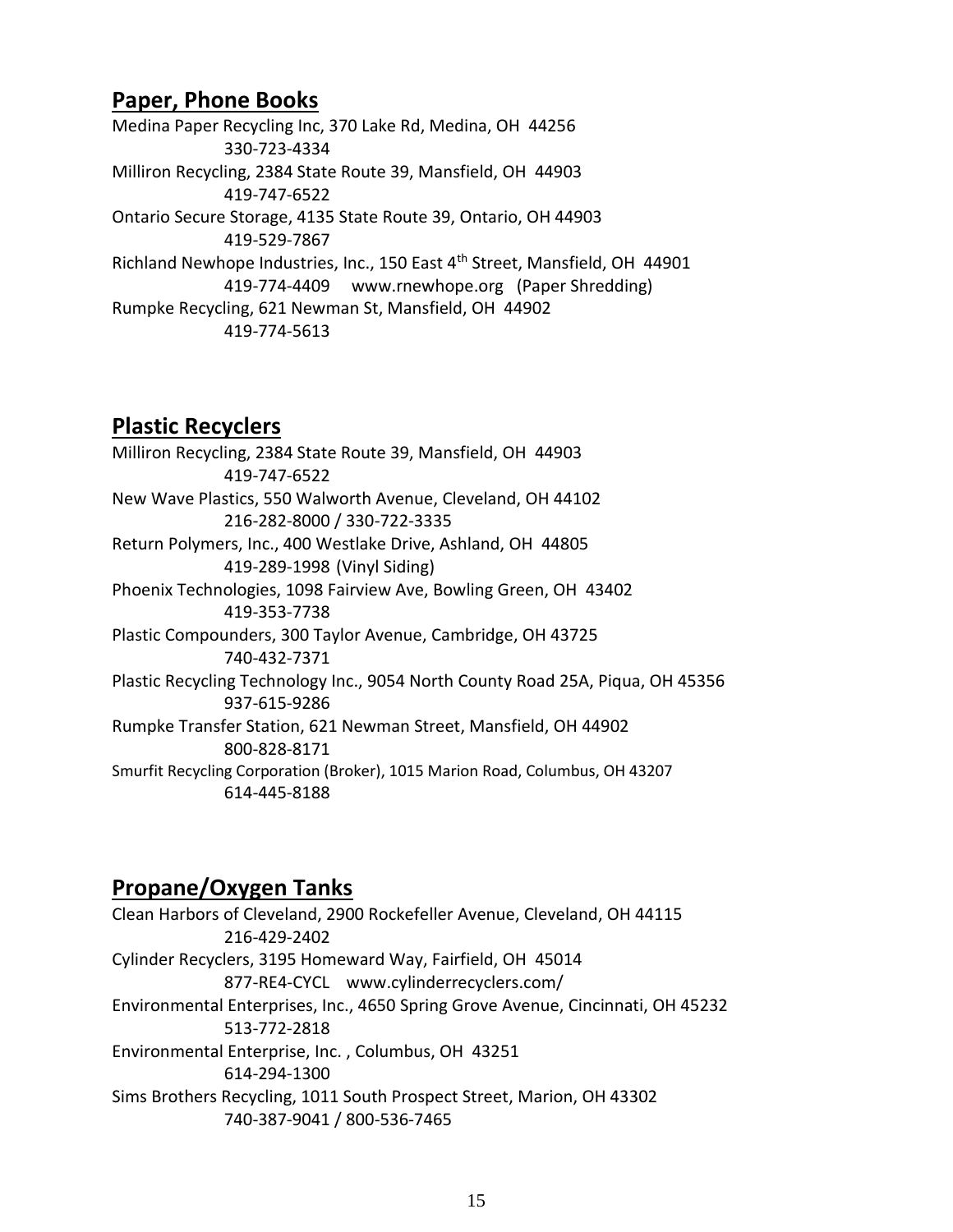# **Recycling Equipment**

Buck's Fabricating, 3547 Perry Highway, Hadley, PA 16130 800-693-5001 Conte Equipment Sales, 19757 County Road 8, Bristol, Indiana 46507 800-233-0867 Ely Enterprises, Inc., 3809 Broadway Avenue, Lorain, OH 44052 815-455-3222 General Kinematics Corporation, 5050 Rickert Road, Crystal Lake, Illinois 60014 216-252-8090 Innovative Design Concepts, Bellevue, OH 44811 419-483-5556 / 888-701-0344 Prodeva Recycling Equipment, 100 Jerry Drive, Jackson Center, OH 45334-0729 937-596-6713 / 800-999-3271 Recycling Equipment Solutions, 276 Remington Road, Unit C, Cuyahoga Falls, OH 44224 330-920-1500

# **Refrigerant Recycling (Freon)**

Rapid Recovery, Cleveland, OH 877-372-7732 www.raprec.com Refrigerant Supply, Inc., 281 Whipp Road, Dayton OH 45459 877-234-5667 Rem Tec International, 1100 Haskins Road, Bowling Green, OH 43402 419-867-8990 / 888-873-6832

### **Scrap Metals: Ferrous & Non-Ferrous**

Aluminum & Metal Exchange, 515 Ashland Road, Mansfield, OH 44905 419-522-3965 Milliron Recycling, 2384 State Route 39, Mansfield, OH 44903 419-747-6522 Metal Conversions LTD, 849 Crawford Road, Mansfield, OH 44901 419-525-0011 OMNISOURCE, 1500 Old Bowman Street, Mansfield, OH 44903 419-747-4733 Rumpke Recycling, 621 Newman Street, Mansfield, OH 44902 419-774-5613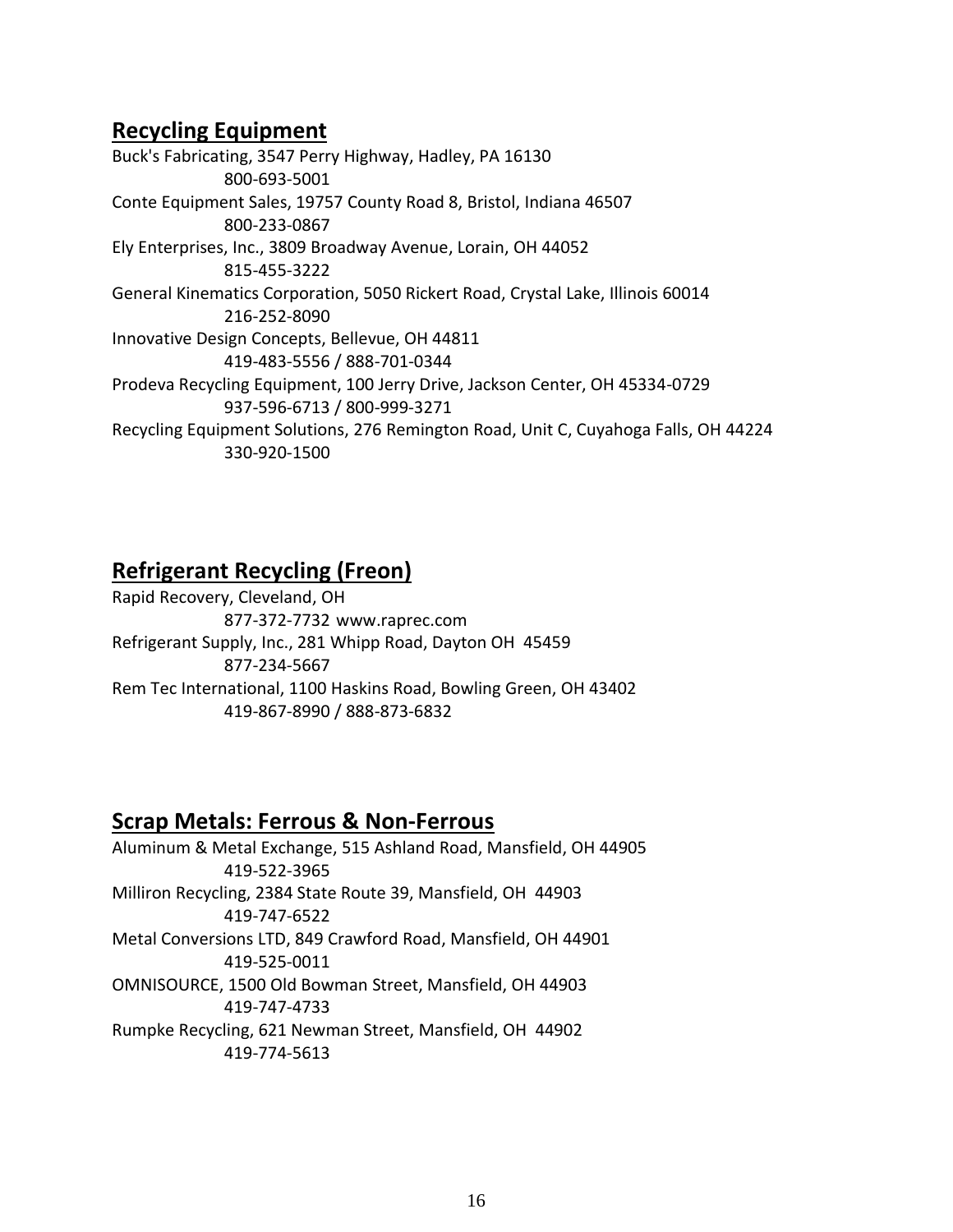## **Licensed Scrap Tire Facilities by County, Recovery Class I & II**

### **Butler County**

Rumpke of Ohio Inc. Class II Tire Facility, 3851 South Street, Hamilton, OH 45011 513-896-5200 CID: 54256

### **Columbiana County**

Mat Shop, 34385 Salem Grange Road, Salem, OH 44460 330-337-1888 CID: 54416

#### **Franklin County**

Discount Tire Transport Ltd, 2753 Westbelt Drive, Columbus, OH 43228 614-777-7760 CID: 316076 Liberty Tire Service of Ohio, 3041 Jackson Pike, Grove City, OH 43123

614-871-8097 CID: 54408

### **Henry County**

Henry County Landfill, L-622 Township Road 11, Malinta, OH 43535 419-256-7343 CID: 22065

#### **Holmes County**

Black Bounce LLC, 7419 Township Road 668, Millersburg, OH 44654 330-359-5100 CID: 320142

#### **Jefferson County**

Lasting Mulch Co., 320 North 5<sup>th</sup> Street, Steubenville, OH 43952 740-317-8255 CID: 271435

### **Lucas County**

Stickney West Industrial Park, 4425 Creekside Avenue, Toledo, OH 43612 419-476-0655 CID: 136531

#### **Muskingum County**

Campbell Scrap Tire Company Inc., 2485 Maysville Park, Zanesville, OH 43701 740-819-2328 CID: 54247

### **Pike County**

Pike Class 2Scrap Tire Recovery Facility, 11775 State Route 220 East, Waverly, OH 45690 740-947-4200 CID: 34780

### **Stark County**

Liberty Tire Services of OH LLC, 14864 Lincoln Street SE, Minerva, OH 44657 330-868-0097 CID: 54243

#### **Van Wert County**

Myers Transport Ltd, 13707 Elm Sugar Road, Scott, OH 45886 419-622-3102 CID: 306215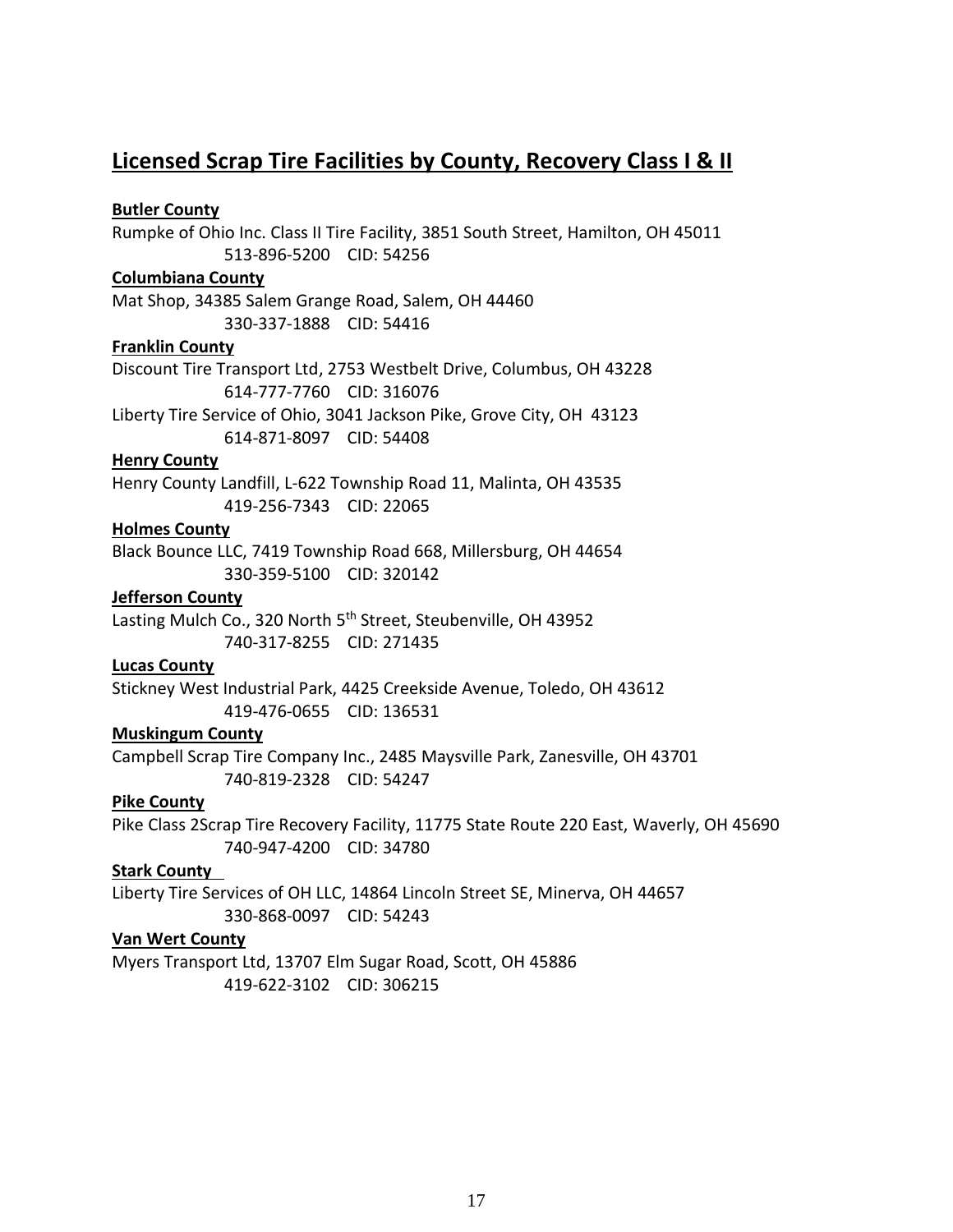# **Scrap Tire Transporters: Local OH EPA Registered:**

### **Franklin County**

Liberty Tire Services of OH, 3041 Jackson Pike, Grove City, OH 43123 513-242-5875 CID: 49129

#### **Marion County**

Triad Transport, 1011 South Prospect Street, Marion, OH 43302 740-387-9041 CID: 26707

#### **Morrow County**

Mid OH Sanitation & Recycling LLC, 356 HPM Street, Mount Gilead, OH 43338 419-947-7440 CID: 99031

### **Richland County**

Rumpke Transfer Station, 621 Newman Street, Mansfield, OH 44902 419-774-5613 Contact Person: Montgomery Napier

#### **Wayne County**

Genesis Concepts Unlimited LLC, 1330 North Main Street, Orrville, OH 44667 440-655-3643 CID: 91261

### **Wood County**

Enviro Tire Recycling, 4715 Baird Road, Fostoria, OH 44830 419-934-0511 CID: 32946

### **Styrofoam Recyclers**

Phoenix Recycling, Inc., 659 Marion Road, Columbus, OH 43207 614-443-4801

### **Transfer Stations (Regional):**

### **Delaware County**

Delaware County Transfer Station, 888 US Route 42 North, Delaware, OH 43015 740-369-7700 CID: 13091

### **Huron County**

Huron County Transfer Station, 2415 Townline Road 131 West, Willard, OH 44890 419-744-2413 CID: 22910

### **Knox County**

Republic Services, 107 Tilden Avenue, Mount Vernon, OH 43050

### 740-397-2160 CID: 23800

### **Marion County**

Marion County Solid Waste Transfer Facility, 1564 Victory Road, Marion, OH 43302 800-491-1115 CID: 29630

#### **Morrow County**

Mid-State Waste Transfer Station, 7583 Township Road 81, Bellville, OH 44813 419-362-1446 CID: 283428

### **Richland County**

Rumpke Richland County Transfer Station, 621 Newman Street, Mansfield, OH 44902 513-851-0122 CID: 36496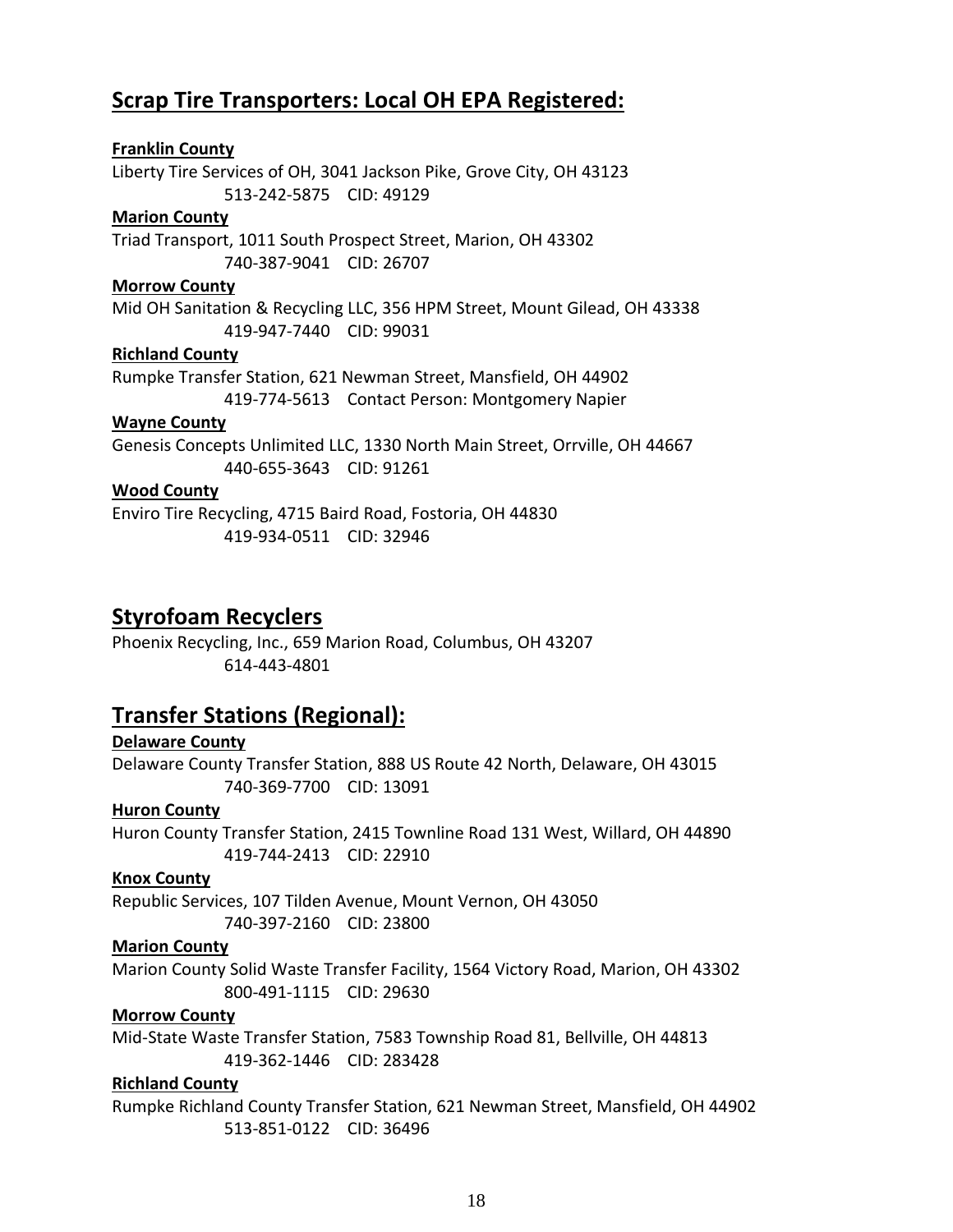# **Waste Haulers-Richland County**

Buckeye Refuse, Mansfield, OH 44901 419-529-5537 Garbage Guys Who Care, Mansfield 419-522-9018 *Kurtz Roll-Off Dumpster Service\* Mansfield* 419-892-2440 *Kurtzman Sanitation\* Crestline, OH 44827* 419-683-3921 *DNS Roll Off Dumpsters\* Mansfield* 419-631-2638 *Monn's Trash Removal\* Shelby* 419-347-1871 *Rumpke\* Mansfield* 419-747-6900 Shaw & Company, Shiloh Special T Hauling, Mansfield 419-589-5085 *Stantz Enterprises, LLC\*, Mansfield* 419-589-8866 *Trashmasters\* Mansfield* 419-522-8339 *Wright Refuse\* Bellville, OH 44813* 419-886-2665

419-522-1215 *\*Roll Off Dumpster Services*